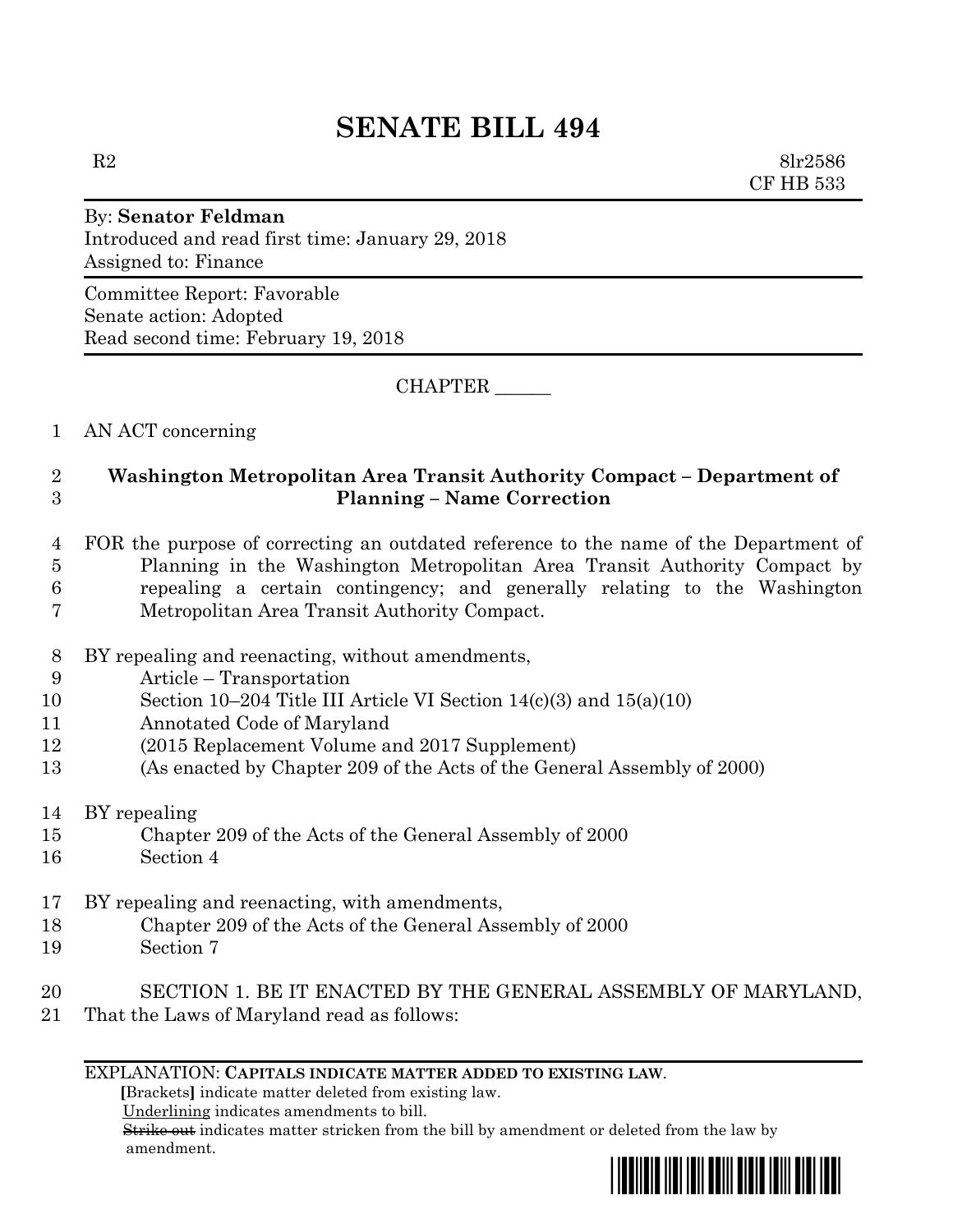|                                                                             | $\overline{2}$<br><b>SENATE BILL 494</b>                                                                                                                                                                                                                                                                                                                                                                                                                                                                                                                                                                                                                                                                                                                                                                                                                                                                            |
|-----------------------------------------------------------------------------|---------------------------------------------------------------------------------------------------------------------------------------------------------------------------------------------------------------------------------------------------------------------------------------------------------------------------------------------------------------------------------------------------------------------------------------------------------------------------------------------------------------------------------------------------------------------------------------------------------------------------------------------------------------------------------------------------------------------------------------------------------------------------------------------------------------------------------------------------------------------------------------------------------------------|
| 1                                                                           | <b>Article - Transportation</b>                                                                                                                                                                                                                                                                                                                                                                                                                                                                                                                                                                                                                                                                                                                                                                                                                                                                                     |
| $\overline{2}$                                                              | $10 - 204.$                                                                                                                                                                                                                                                                                                                                                                                                                                                                                                                                                                                                                                                                                                                                                                                                                                                                                                         |
| 3                                                                           | Title III                                                                                                                                                                                                                                                                                                                                                                                                                                                                                                                                                                                                                                                                                                                                                                                                                                                                                                           |
| $\overline{4}$                                                              | Article VI                                                                                                                                                                                                                                                                                                                                                                                                                                                                                                                                                                                                                                                                                                                                                                                                                                                                                                          |
| 5                                                                           | 14.                                                                                                                                                                                                                                                                                                                                                                                                                                                                                                                                                                                                                                                                                                                                                                                                                                                                                                                 |
| 6<br>7                                                                      | The Board, in the preparation, revision, alteration or amendment of a mass<br>$\left( \mathrm{c}\right)$<br>transit plan, shall                                                                                                                                                                                                                                                                                                                                                                                                                                                                                                                                                                                                                                                                                                                                                                                     |
| $\boldsymbol{8}$<br>9<br>10<br>11<br>12<br>13<br>14<br>15<br>16<br>17<br>18 | To the extent not inconsistent with or duplicative of the planning<br>(3)<br>process specified in subparagraph (2) of this paragraph (c), cooperate with the National<br>Capital Planning Commission, the National Capital Regional Planning Council, the<br>Washington Metropolitan Council of Governments, the Washington Metropolitan Area<br>Transit Commission, the highway agencies of the signatories, the Maryland–National<br>Capital Park and Planning Commission, the Northern Virginia Regional Planning and<br>Economic Development Commission, the Maryland Department of Planning and the<br>Commission of Fine Arts. Such cooperation shall include the creation, as necessary, of<br>technical committees composed of personnel, appointed by such agencies, concerned with<br>planning and collection and analysis of data relative to decision-making in the<br>transportation planning process. |
| 19                                                                          | 15.                                                                                                                                                                                                                                                                                                                                                                                                                                                                                                                                                                                                                                                                                                                                                                                                                                                                                                                 |
| 20<br>21<br>22                                                              | Before a mass transit plan is adopted, altered, revised or amended, the Board<br>(a)<br>shall transmit such proposed plan, alteration, revision or amendment for comment to the<br>following and to such other agencies as the Board shall determine:                                                                                                                                                                                                                                                                                                                                                                                                                                                                                                                                                                                                                                                               |

- 
- (10) The Maryland Department of Planning; and
- 

#### **Chapter 209 of the Acts of 2000**

 **[**SECTION 4. AND BE IT FURTHER ENACTED, That Section 3 of this Act may not take effect until similar Acts are passed by the District of Columbia and the Commonwealth of Virginia; that the District of Columbia and the Commonwealth of Virginia are requested to concur in this Act of the General Assembly by the passage of substantially similar Acts; that the Department of Legislative Services shall notify the appropriate officials of the District of Columbia, the Commonwealth of Virginia and the United States Congress of the passage of this Act; and that, upon the concurrence in this Act by the District of Columbia, the Commonwealth of Virginia and the United States, the Governor of the State of Maryland shall issue a proclamation declaring this Act valid and effective and shall forward a copy of the proclamation to the Executive Director of the Department of Legislative Services.**]**